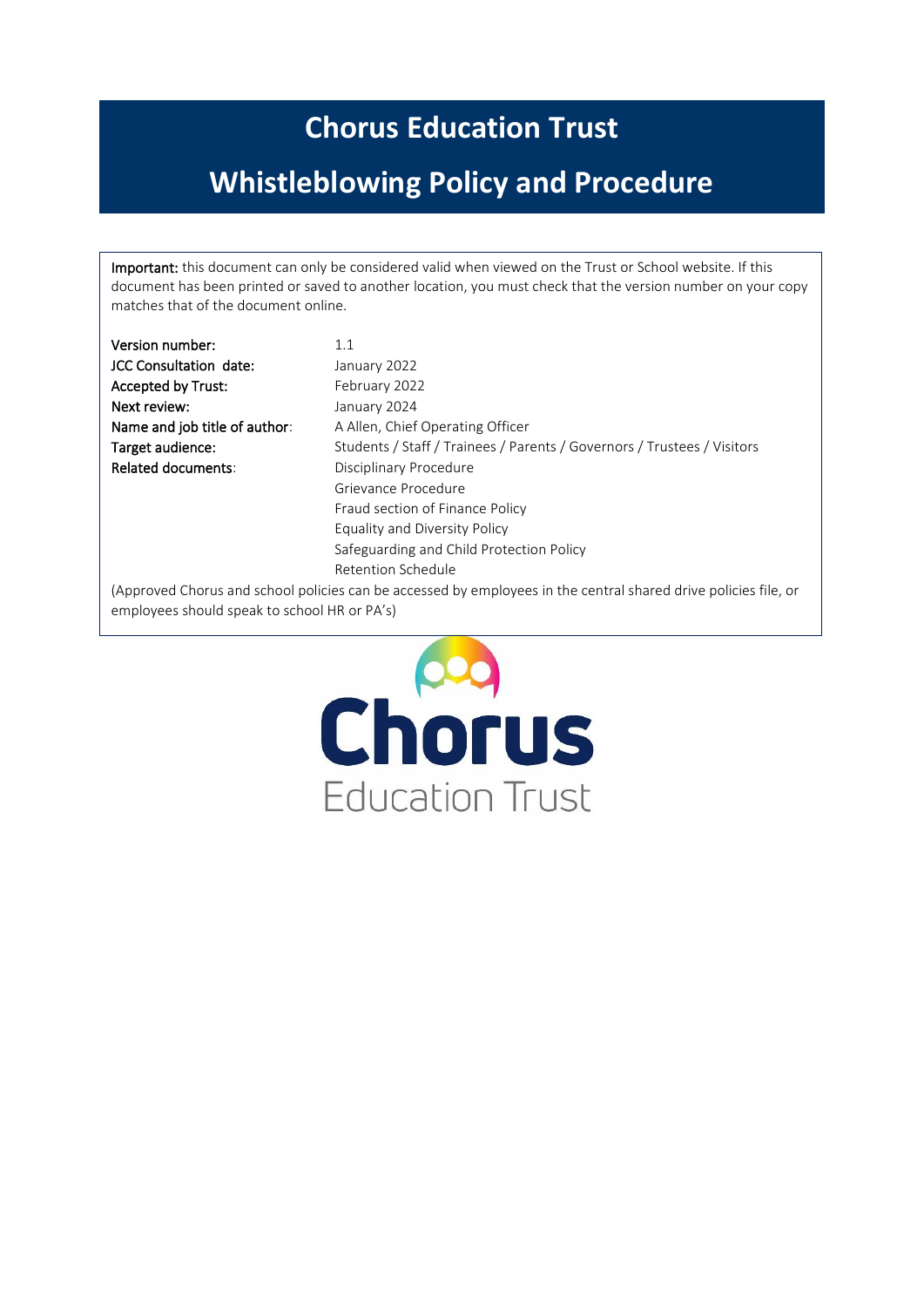

## **Contents**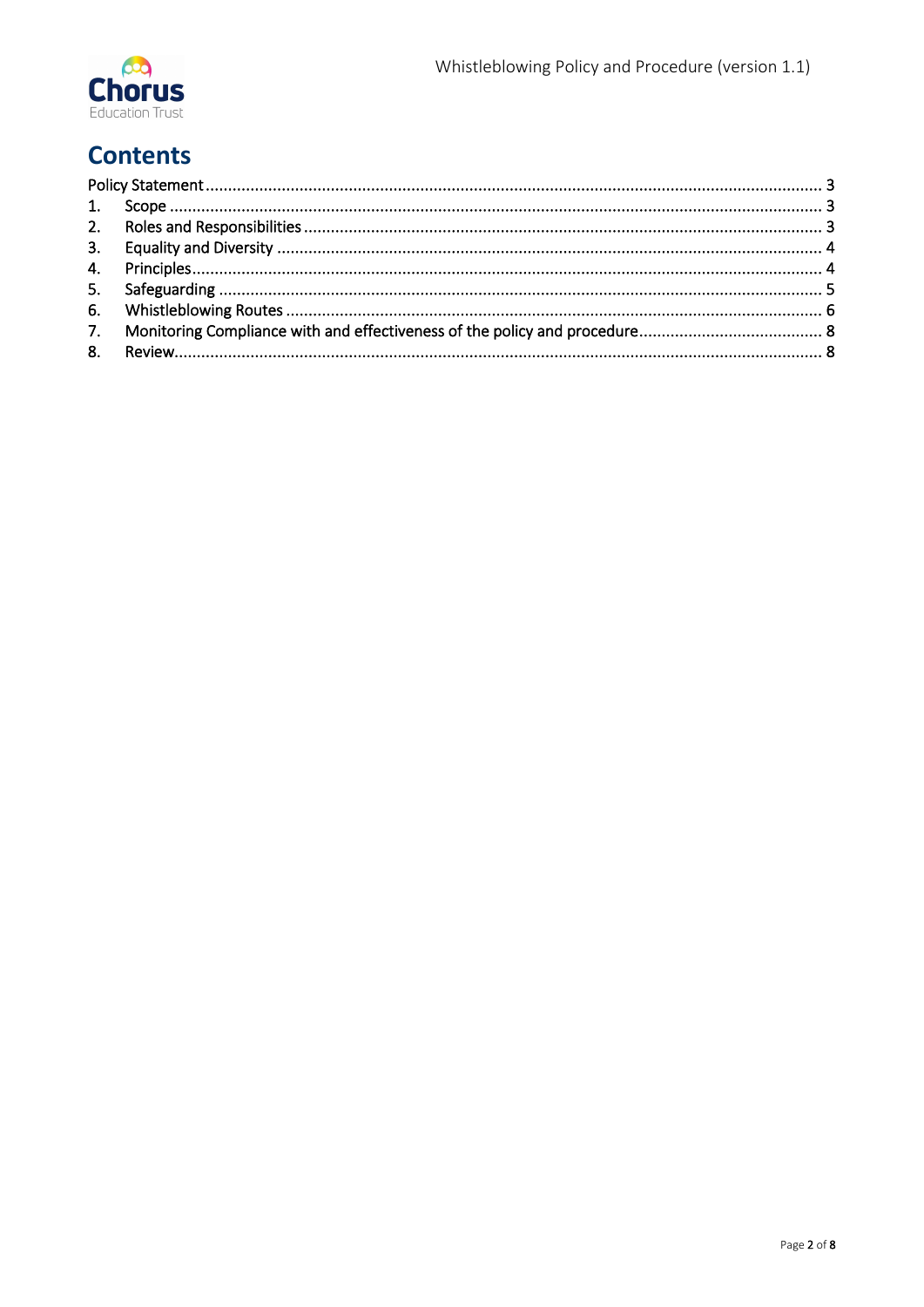

## <span id="page-2-0"></span>**Policy Statement**

Chorus Education Trust is fully committed to an ethos of openness, accountability and transparency, where employees are encouraged to voice any concerns they have in a professional, responsible, effective way. It is important to the organisation that issues such as suspected fraud, misconduct or wrongdoing by workers or officers of the organisation is reported and properly dealt with. All individuals are therefore encouraged to raise any concerns they may have about the conduct of others at the Trust or the way in which the organisation is run. This policy details the way in which individuals may raise concerns they have and how those concerns will be dealt with.

#### <span id="page-2-1"></span>**1. Scope**

This policy and procedures apply to all employees and officers of the Trust. This policy does not cover issues such as an employee's concerns regarding their own pay or working hours, working conditions or volume of work as those issues should be addressed via other policies and procedures (e.g. The Trust's *Grievance Procedure*).

The law on whistleblowing is contained in the *Employment Rights Act (ERA 1996)* as amended by the *Public Interest Disclosure Act 1998 (PIDA)*.

#### <span id="page-2-2"></span>**2. Roles and Responsibilities**

The **Trust Board** is responsible for monitoring the effectiveness of this policy, ensuring that an appropriate framework is in place to enable staff and others to raise concerns. The **CEO** is responsible for ensuring that staff and others do not suffer a detriment in the application of this policy and procedure. The CEO will also ensure that:

- Any individual who makes a disclosure of wrongdoing or malpractice in good faith is protected against victimisation.
- Anyone who victimises a whistleblower will be subject to the Trust's *Disciplinary Procedures.*
- Any matters raised will be treated seriously, swiftly, consistently, fairly and professionally.
- Any matter raised will be promptly and thoroughly investigated by an appropriate senior person.
- The whistleblower's identity will, so far as is possible, remain confidential.
- Any employee or worker who knowingly makes false allegations against a colleague will be subject to the Trust's *Disciplinary Procedure*.
- **Any employee who, in good faith, makes allegations that turn out to be unfounded will not be penalised for being genuinely mistaken.**

The **Human Resources Department** is responsible for ensuring that all employees and officers of the Trust are aware of this policy. The team will also ensure that:

• the policy is implemented fairly and consistently.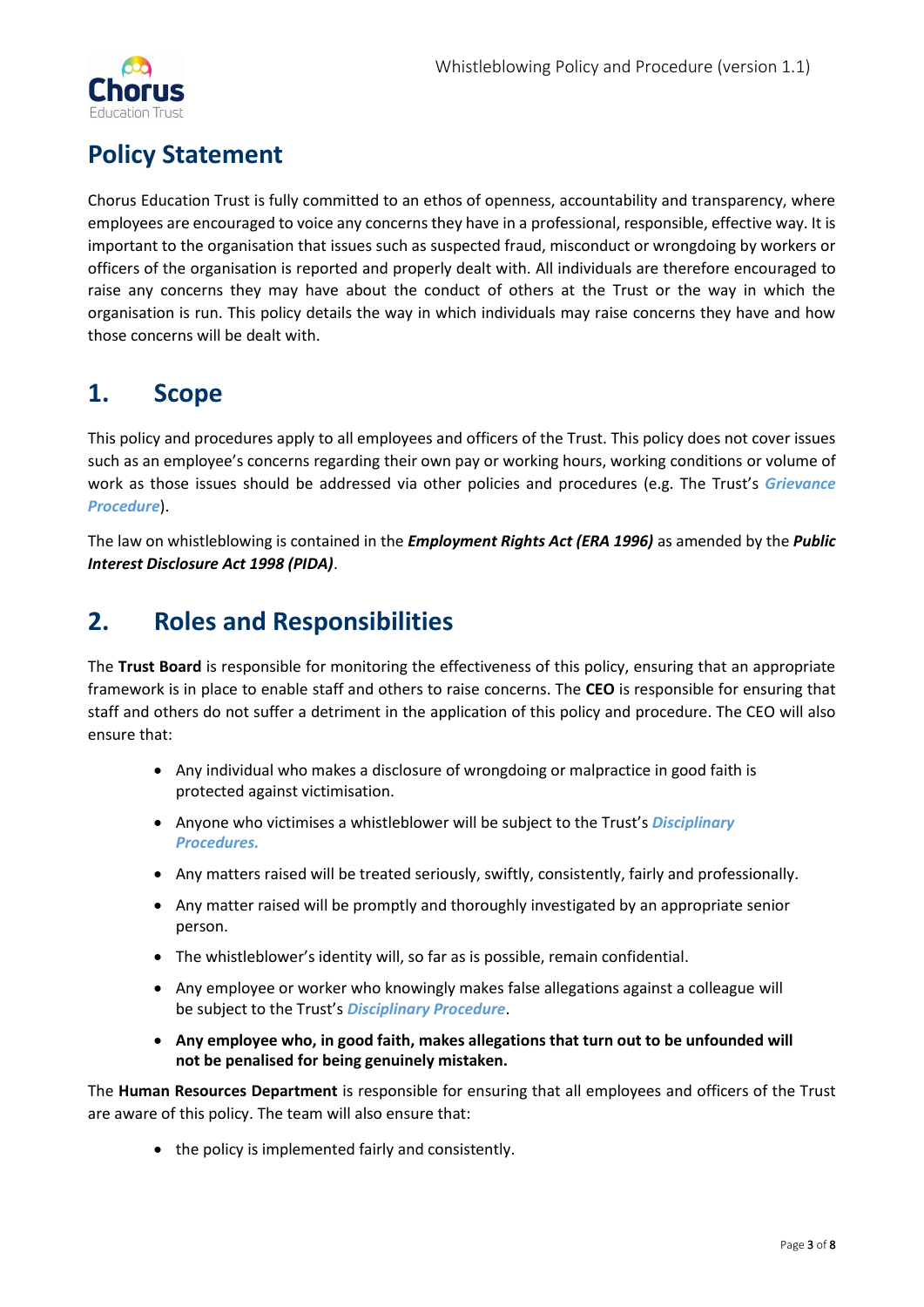

- whistleblowers are treated with dignity and respect and offered access to appropriate support.
- whistleblowers are encouraged to access additional support via their trade unions and the employee assistance programme.

**Leaders and managers** must ensure they deal with whistleblowing issues swiftly, respectfully, thoroughly and professionally, whilst upholding confidentiality as far as possible.

All **employees and officers of the Trust** have a responsibility for raising any concerns they have, thus providing the Trust with the opportunity to resolve any issues that arise. It is expected that wherever possible employees and officers of the Trust raise concerns prior to malpractice or wrongdoing occurring. However, where this isn't possible, it is expected that employees and officers of the Trust raise concerns at the earliest opportunity in line with this policy and procedure.

### <span id="page-3-0"></span>**3. Equality and Diversity**

The Trust is committed to:

- Promoting equality and diversity in its policies, procedures and guidelines. An equality impact assessment of this policy will be undertaken to ensure that no groups or individuals with protected characteristics are unintentionally disadvantaged by the policy or practice.
- Delivering high quality teaching and services that meet the diverse needs of its student population and its workforce, ensuring that no individual or group is disadvantaged.

#### <span id="page-3-1"></span>**4. Principles**

Everyone should ensure they have an awareness and understanding of the importance of preventing and eliminating wrongdoing at work. Employees and officers of the Trust should be watchful for illegal or unethical conduct and report anything of that nature. Any matter raised under the procedure will be investigated thoroughly, promptly and confidentially, and the outcome of the investigation will be shared with the worker who raised the issue. The law provides protection for workers who raise legitimate concerns about specified matters and these are called qualifying disclosures. A qualifying disclosure is one made in the public interest by a worker who has a reasonable belief that:

- a criminal offence;
- a miscarriage of justice;
- an act creating risk to health and safety;
- an act causing damage to the environment;
- a breach of any other legal obligation, or;
- concealment of any of the above;

is being, has been, or is likely to be, committed.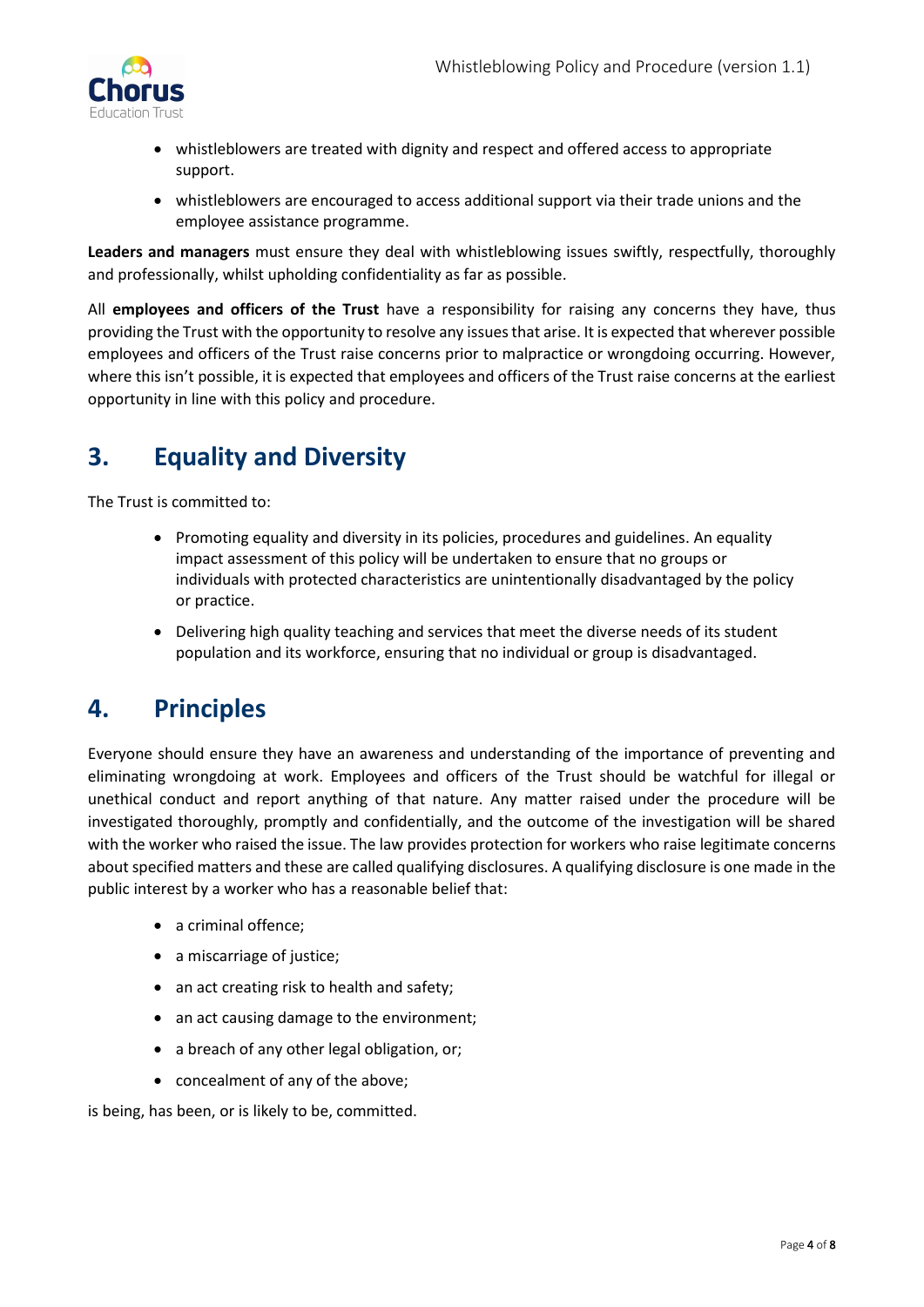

It is not necessary for the worker to have proof that such an act is being, has been, or is likely to be, committed – a reasonable belief is sufficient. The worker has no responsibility for investigating the matter as it is the organisation's responsibility to ensure that an investigation takes place.

No worker will be victimised for whistleblowing. This means that the continued employment and opportunities for future promotion or learning and development of the worker will not be prejudiced because they have raised a legitimate concern.

Victimisation of a worker for whistleblowing will be viewed as a disciplinary offence. If misconduct is discovered as a result of any investigation under this procedure, the Trust's *Disciplinary Procedure* may be used in addition to any appropriate external measures. Maliciously making a false allegation will be viewed as a disciplinary offence.

An instruction to cover up a potential wrongdoing will be viewed as a disciplinary offence. If told not to raise or pursue a concern, even by a person in authority such as a manager, workers must not agree to remain silent and should escalate the issue to either a more senior manager or the Human Resources Department.

### <span id="page-4-0"></span>**5. Safeguarding**

All workers must act on any concerns or information that gives them concern about the safety and wellbeing of a child or children arising from circumstances or events in or outside of school. Safeguarding concerns may relate to the conduct or behaviour of a worker towards an individual child or children; information that suggests a worker is unsuitable to work with children, or; belief that the senior leadership team or the Trust Board or a Local Governing Body (LGB) has failed to take appropriate action in response to a safeguarding concern raised. (Please refer to the *Safeguarding Policy and Procedures*.)

Workers should raise such concerns with their manager in the first instance, however if this is not viewed to be appropriate the worker may wish to raise their concern(s) with a member of the school Senior Leadership Team, the central Trust team, the LGB or the Trust Board. If the worker is concerned that members of those groups may be implicated, they should contact the Local Authority Designated Officer:

- Sheffield [https://www.safeguardingsheffieldchildren.org/sscb/safeguarding-information](https://www.safeguardingsheffieldchildren.org/sscb/safeguarding-information-and-resources/referring-a-safeguarding-concern-to-childrens-social-care)[and-resources/referring-a-safeguarding-concern-to-childrens-social-care](https://www.safeguardingsheffieldchildren.org/sscb/safeguarding-information-and-resources/referring-a-safeguarding-concern-to-childrens-social-care)
- Derbyshir[e https://www.derbyshirescb.org.uk/home.aspx](https://www.derbyshirescb.org.uk/home.aspx)

If the concern is that a worker has or may have behaved in a way that has harmed a child or may have harmed a child; possibly committed a criminal offence against or related to a child or; behaved towards a child or children in a way that indicates that theywould post a risk of harm to children, the CEO, a member of the Trust Board, the Trust or school Senior Leadership Team, the LGB or the Trust Board will contact the Local Authority Designated Officer to discuss how the allegation should be investigated. The Local Authority Safeguarding Children Board Guidance and DfE Statutory Guidance should be followed.

All concerns will be treated with the strictest confidence by all concerned. The Trust will protect the identity of whistleblowers as much as possible; however, it may not always be possible to do so. Where this is the case the Trust will discuss this with the whistleblower and aim to seek their agreement.

All staff involved in any related investigations must maintain confidentiality during and after its conclusion. Records will be kept in line with the Trust *Records Retention Schedule*, compliant with GDPR and the *Data Protection Act 2018*.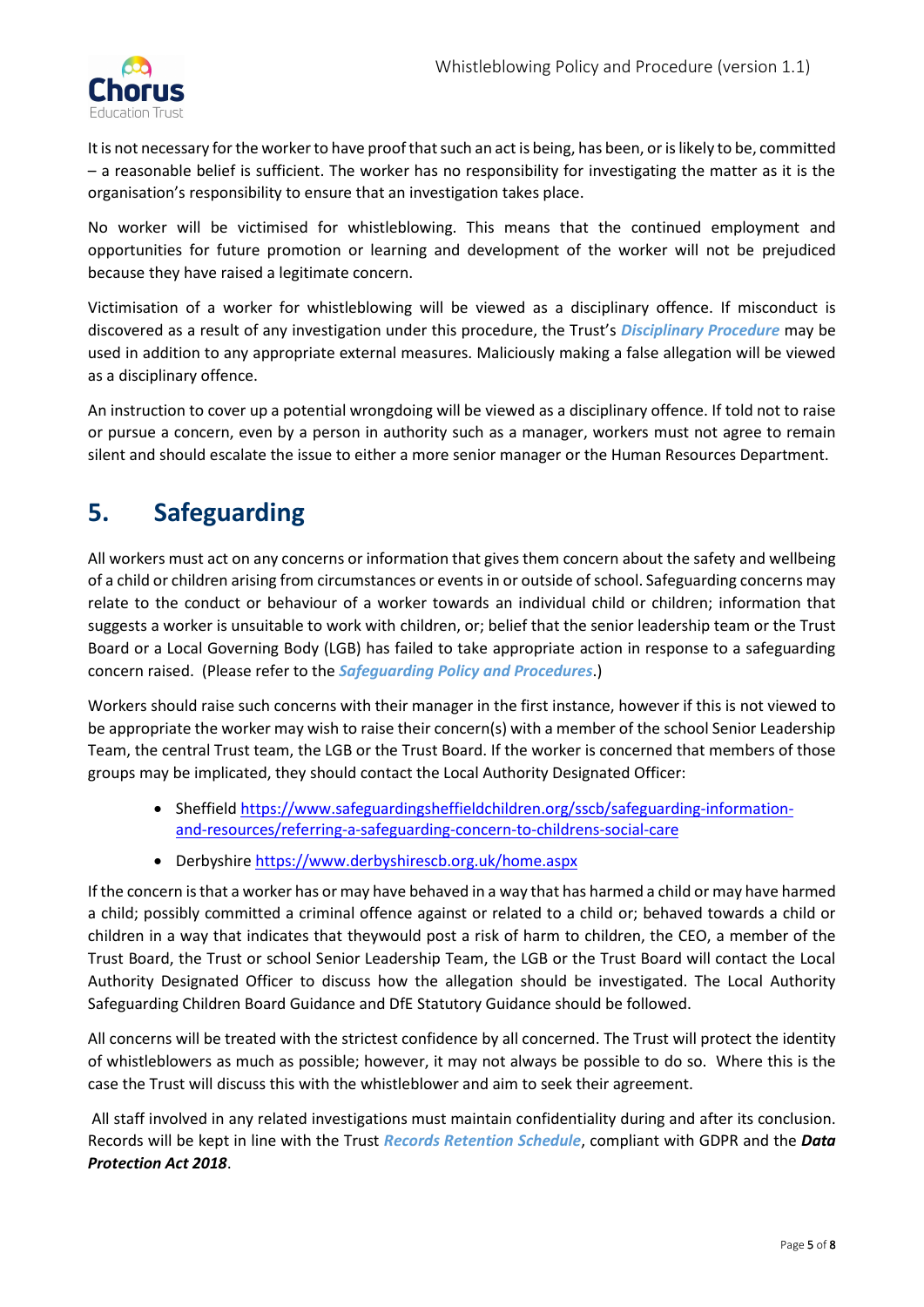

## <span id="page-5-0"></span>**6. Whistleblowing Routes and Response to a Disclosure**

#### 6.1 Whistleblowing Routes

In the first instance, unless the individual reasonably believes their line manager to be involved in the wrongdoing, or if for any other reason the individual does not wish to approach their line manager, any concerns should be raised with the individual's line manager. If they believe their line manager is involved, or for any reason do not wish to approach their line manager, the individual should report the matter to the Human Resources Department or a member of the school Senior Leadership Team, or central Trust team. If appropriate, the line manager will undertake a preliminary investigation and must then discuss the matter with the Human Resources Department and/or the CEO/Head of School. The Trust will consider and decide whether the disclosure falls under the whistleblowing criteria and will decide how the disclosure will be investigated.

Please see *section 6.3* of this document for external whistleblowing routes.

#### 6.2 Responding to a disclosure

In order to protect individuals, the Local Governing Body, the Trust and the Trustees, initial enquiries will be made to decide whether an investigation is appropriate and if so, what for it should take. Concerns or allegations which fall within the scope of specific procedures (eg Child protection, discrimination etc) will normally be referred for consideration under those procedures. If this is the case we will inform the whistleblower of that. Some concerns may also be resolved without the need for investigation.

The length of time it takes for us to respond will depend on the nature of the issue disclosed. If it is an urgent matter of Health and Safety or Safeguarding (as examples) we will contact the whistleblower immediately. Whatever the nature of the disclosure, the COO/Head, COO/BSSM, Trustees/Local Governing Body (as appropriate) will aim to acknowledge receipt within **10 working days** to:

- Acknowledge the concern has been received
- Indicate how we propose to deal with the matter
- Estimate how long it will take to deal with
- Advise if any initial enquiries have been made
- Advise whether further investigations will take place and under the scope of which process or procedure.

A more thorough investigation may then be undertaken as appropriate. This will include an interview and statement from the individual who raised the issue(s), potentially other witness statements alongside the collation of any relevant evidence. Employees have the right to Trade Union representation for support in any formal meetings, the Trust aims to give **10 working days notice** of meetings. The manager investigating the issue will report to a panel made up of the CEO, and two Trustees/Members/Governors, which will take any necessary action, including reporting the matter to any appropriate government department or regulatory agency.

Where appropriate the matters raised may:

• Be investigated by management, internal audit, or HR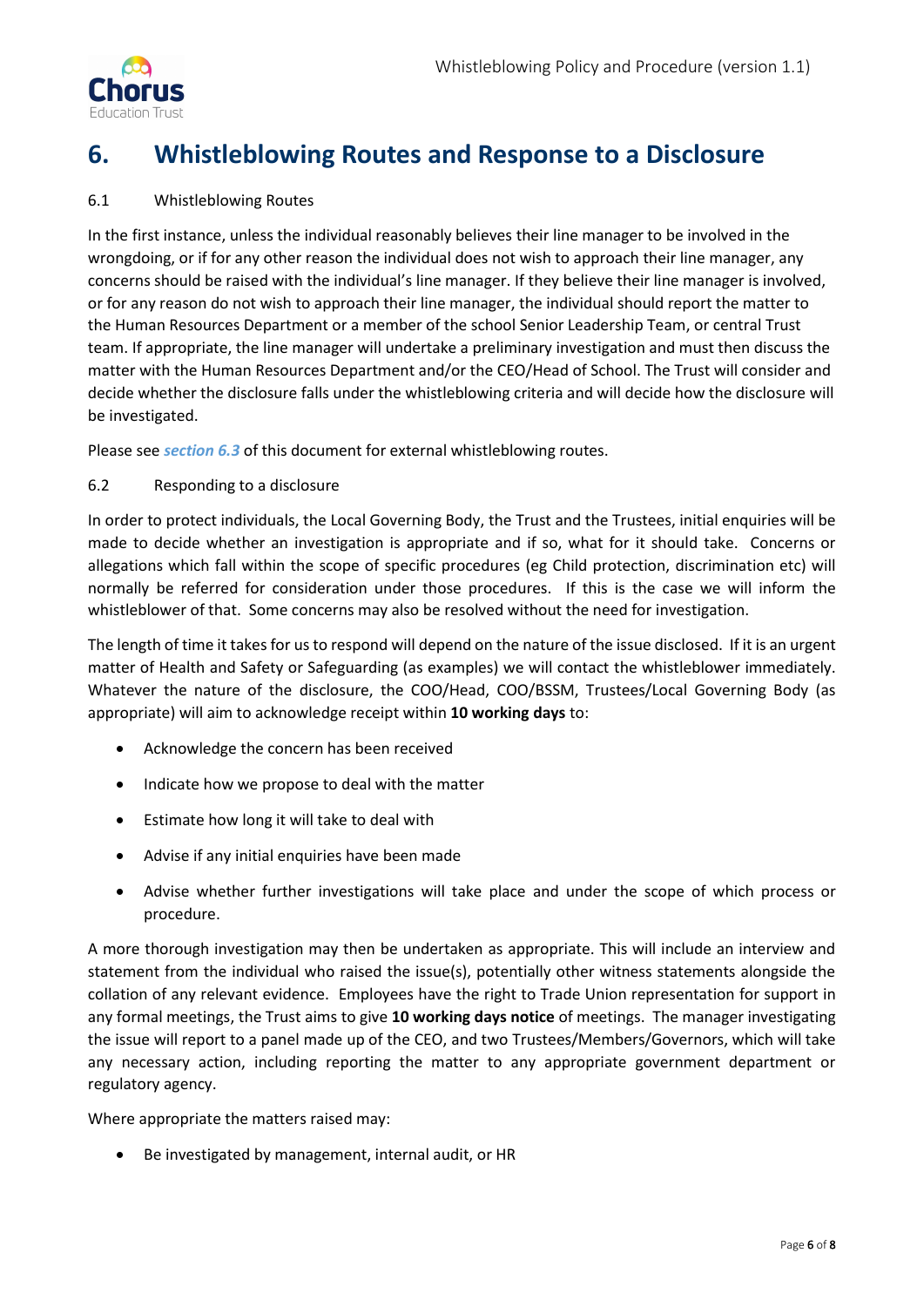

- Be referred to the police
- Be referred to the external auditor
- Be referred for independent enquiry.

If disciplinary action is required, the manager investigating the issue will investigate the matter with assistance from the Human Resources Department and the findings will be shared with the CEO (if there are allegations against the CEO the Human Resources Department will work directly with the Trust Board).

#### 6.3 The investigating procedure

Concerns raised under this procedure may be resolved by the person to who it was initially reported. This could be the Line Manager, or Head for example.

If appropriate, the line manager will undertake a preliminary investigation and must then discuss the matter with the Human Resources Department and/or the CEO/Head of School. The Trust will consider and decide whether the disclosure falls under the whistleblowing criteria and will decide how the disclosure will be investigated.

This policy protects employees raising issues where there is genuine reasonable belief for a serious cause for concern. Although whistleblowers are not expected to prove the truth of any allegation, they will need to demonstrate sufficient reason for expressing concern. If the disclosure is found to be intentionally false, disciplinary action may be considered.

Where the disclosure is considered to come under the whistleblowing policy, and the Trust has assigned and investigator, the investigating manager will contact the whistle blower **within 10 working days** of the acknowledgement to advise them on:

- Confidentiality
- How the person disclosing may be required to contribute to the investigation whistleblowers may be asked for more information and or to provide a witness statement
- Who will investigate and an estimate of the timescales for the investigation
- The right of employee trade union or work colleague representation at any meeting
- The whistleblower will be **updated every month** unless this is not practical.

On conclusion of any investigation, the individual will be advised of the outcome of the investigation (including the actions that the Trust Board has either taken or intends to take) wherever possible. If no further action is to be taken, the rationale for this decision will be shared with the individual. The Trust is bound by Data Protection and Human Rights legislation in respect of allegations and may not be able to disclose information.

If the individual reasonably believes that appropriate action has not been taken, they should report the matter to the proper authority. The legislation sets out a number of bodies to which qualifying disclosures may be made, including:

- HM Revenue and Customs.
- Financial Conduct Authority.
- Competition and Markets Authority.